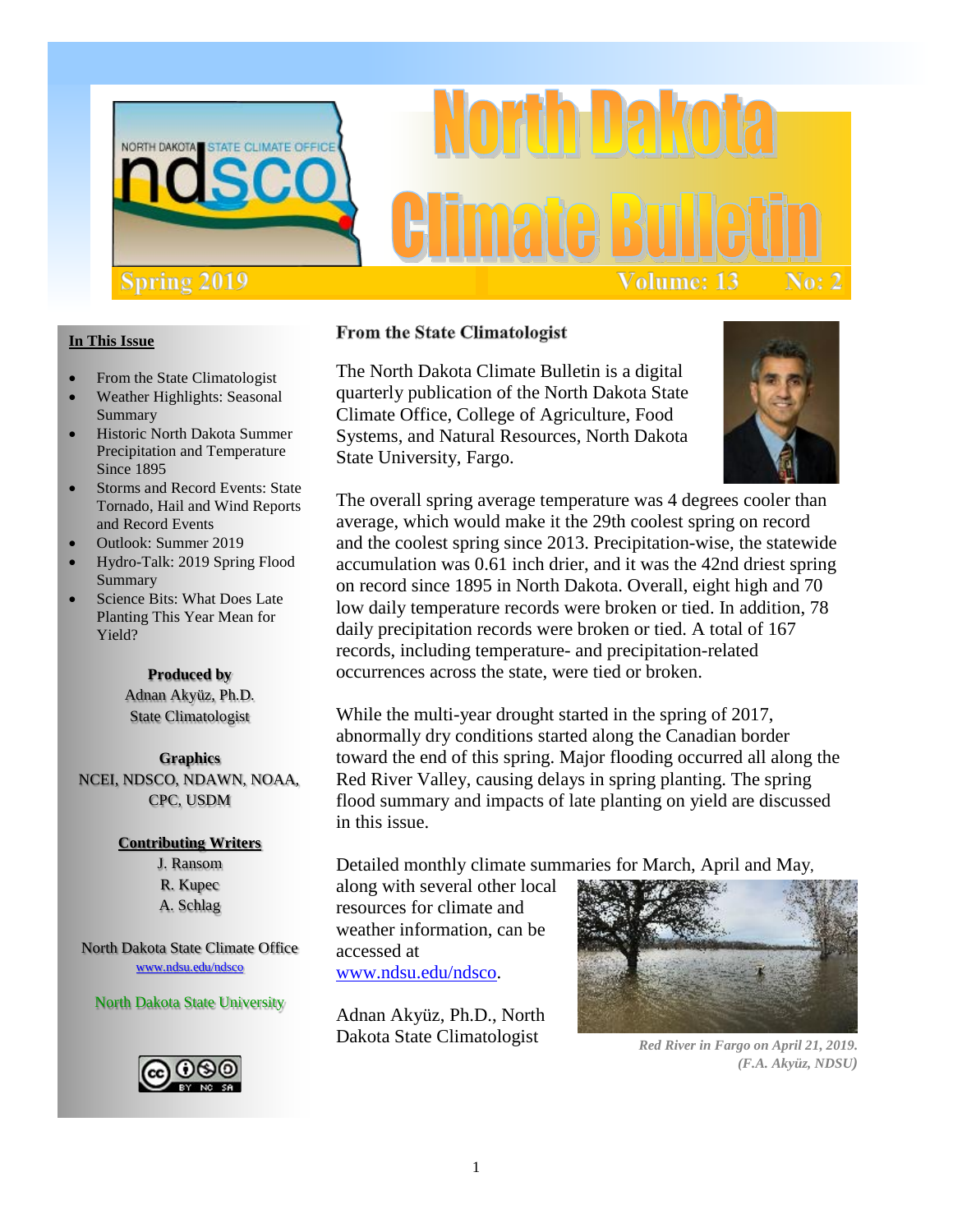

#### **Seasonal Weather Summary:**

#### **By Adnan Akvüz**

**Precipitation**

Using analysis from the National Centers for Environmental Information (NCEI), the average North Dakota precipitation for the spring season (March 1 through May 31, 2019) was 3.97 inches, which was 1.88 inches more than the last season (winter 2018-19), 0.14 inch more than last spring (spring 2018) but 0.61 inch less than the 1981- 2010 average spring precipitation (Table 1). This would rank spring 2019 as the 42nd driest spring since such records began in 1895. The numbers less than 100 in Figure 1 are shaded in yellow and red to depict the



#### Figure 1. Precipitation percent of normal in spring 2019 for North Dakota. (High Plains Regional Climate Center)

region with below-average rainfall. In contrast, the numbers that are greater than 100 in the same figure are shaded in green, blue and purple to depict the region with above-average rainfall. The greatest seasonal precipitation accumulation was 9.04 inches, recorded in Fullerton, Dickey County. The greatest seasonal snowfall accumulation was 36.4 inches, recorded in Ashley, McIntosh County. Based on historical records, the state average spring precipitation showed a positive long-term trend of 0.33 inch per century during this period of record since 1895. The highest and lowest seasonal spring average precipitation for the state ranged from 9.64 inches in 1896 to 1.3 inches in 1934. The "Historical Spring Precipitation for North Dakota" time series (Figure 2) shows a graphical depiction of these statistics.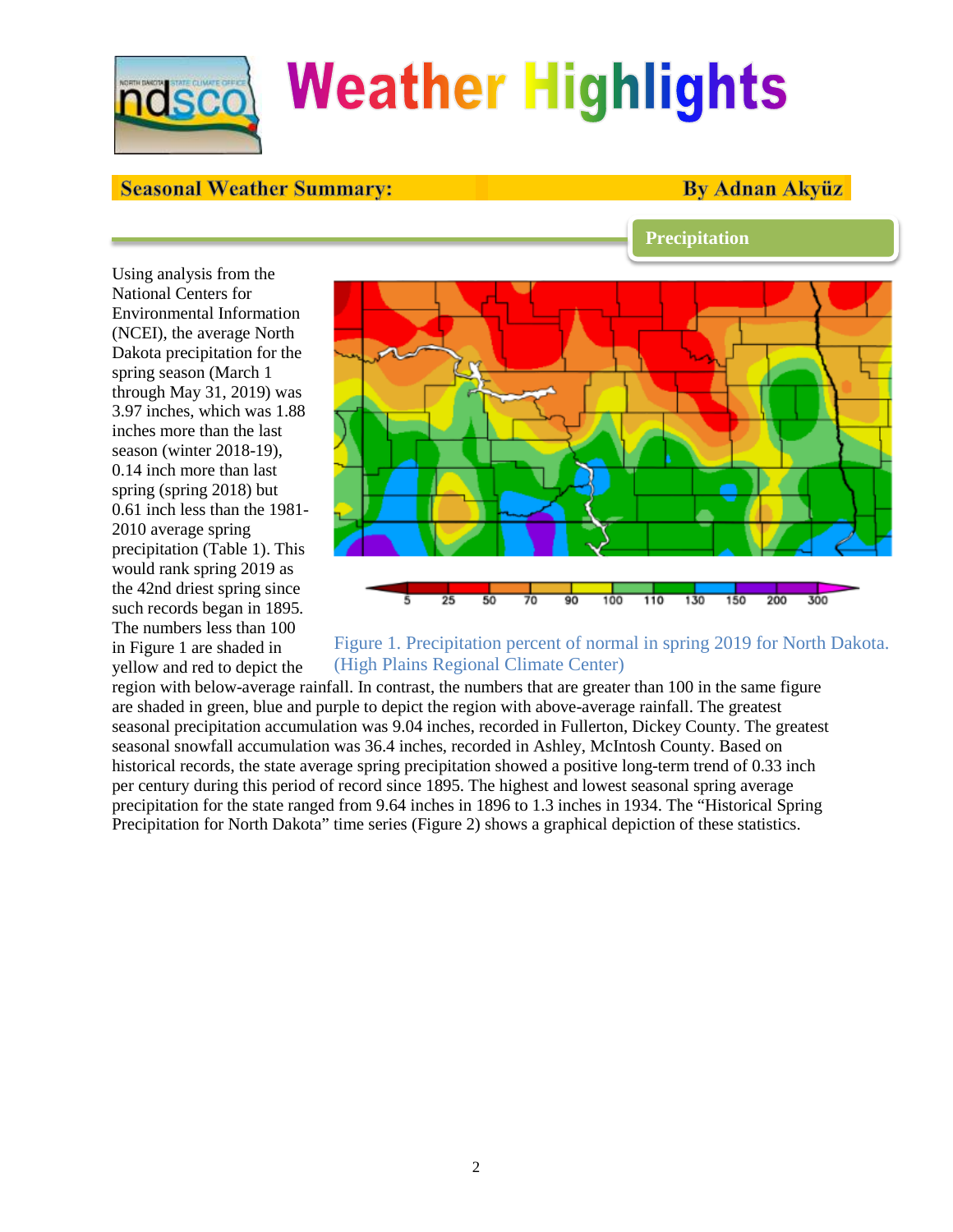

#### **Spring Precipitation Statistics** Spring 2019 value: 3.97 inches Record high value: 9.64 inches in 1896 Record low value: 1.3 inch in 1934 Trend: 0.33 inch per century

1981-2010 average: 4.58 inch Monthly ranking: 42nd driest Record length: 125 years

Figure 2. Historical spring precipitation time series for North Dakota.

|  | Table 1. North Dakota Spring Precipitation Ranking Table. |
|--|-----------------------------------------------------------|
|--|-----------------------------------------------------------|

|                 |       | <b>Period Value Normal Anomaly</b> | <b>Rank</b>  | <b>Wettest/Driest</b>     | <b>Record</b> |
|-----------------|-------|------------------------------------|--------------|---------------------------|---------------|
|                 |       |                                    |              | <b>Since</b>              | Year          |
| Spring $ 3.97"$ | 4.58" | $-0.61$                            | 42nd driest  | <b>Driest since 2018</b>  | 1934          |
| 2019            |       |                                    | 84th wettest | <b>Wettest since 2016</b> | 1896          |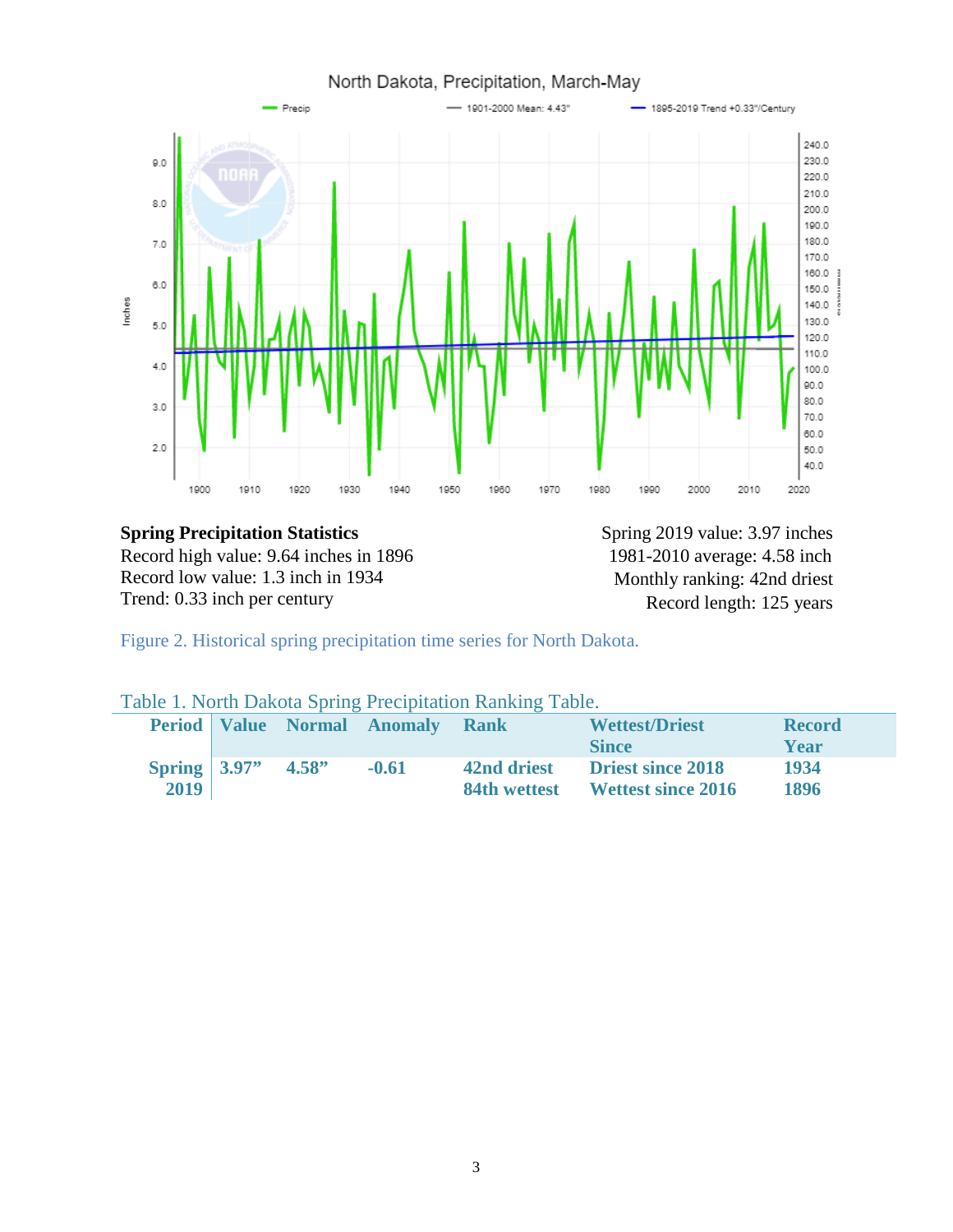#### **Temperature**

The average North Dakota temperature for the season (March 1 through May 31, 2019) was 37.3 F, which was 9.2 F warmer than the last season (winter 2018-19), 2.1 F cooler than last spring (2018) and 4 F cooler than the 1981- 2010 average spring temperature. This would rank spring 2019 as the 29th coolest spring since such records began in 1895 (Table 2). Figure 3 shows the departure from normal temperature distribution geographically. The negative numbers in Figure 3 are shaded in green

Departure from Normal Average Air Temperature (°F) (2019-03-01 - 2019-05-31)



Figure 3. Temperature departure from normal in spring 2019 for North Dakota. (NDAWN)

and blue to depict the region with below-average temperatures. Based on historical records, the average spring temperature showed a positive trend of 0.2 F per decade since 1895. The highest and lowest seasonal spring average temperatures for North Dakota ranged from 48.1 F in 1977 to 31.5 F in 1899. The "Historical Spring Temperature for North Dakota" time series (Figure 4) shows a graphical depiction of these statistics.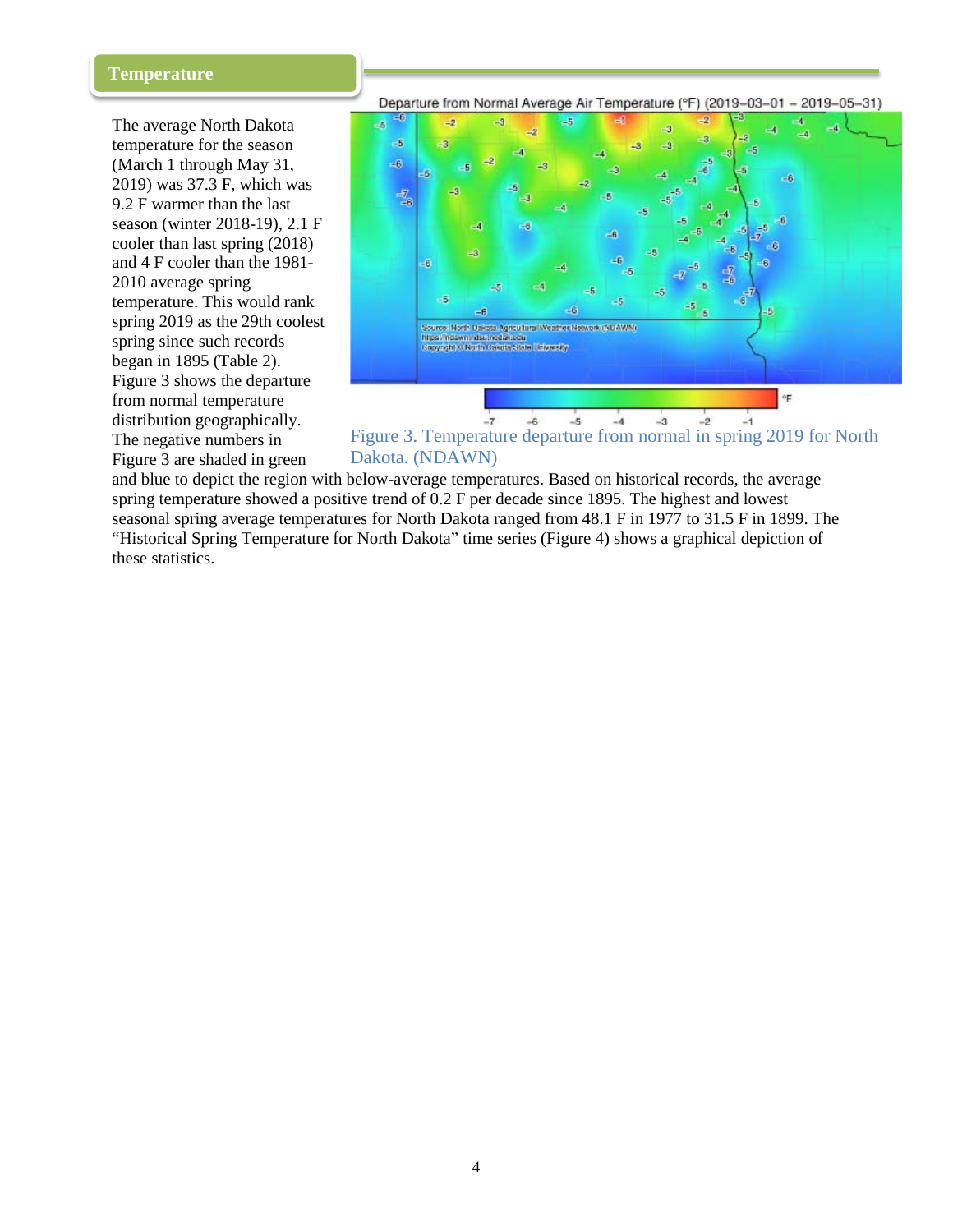

### **Spring Temperature Statistics** Spring 2019 value: 37.3 F

Record high value: 48.1 F in 1977 Record low value: 31.5 F in 1899 Trend: 0.2 F per decade

1981-2010 average: 41.3 F Monthly ranking: 29th coldest Record length: 125 years

Figure 4. Historical spring temperature time series for North Dakota.

| Table 2. North Dakota Spring Temperature Ranking Table. |  |  |
|---------------------------------------------------------|--|--|
|---------------------------------------------------------|--|--|

|                 |      | Period Value Normal Anomaly Rank |                     | <b>Warmest/Coolest</b>          | <b>Record</b> |
|-----------------|------|----------------------------------|---------------------|---------------------------------|---------------|
|                 |      |                                  |                     | -Since -                        | Year          |
| Spring $ 37.3 $ | 41.3 | $-4$                             | <b>29th coolest</b> | <b>Coolest since 2013</b>       | 1899          |
| 2019            |      |                                  |                     | 97th warmest Warmest since 2018 | 1977          |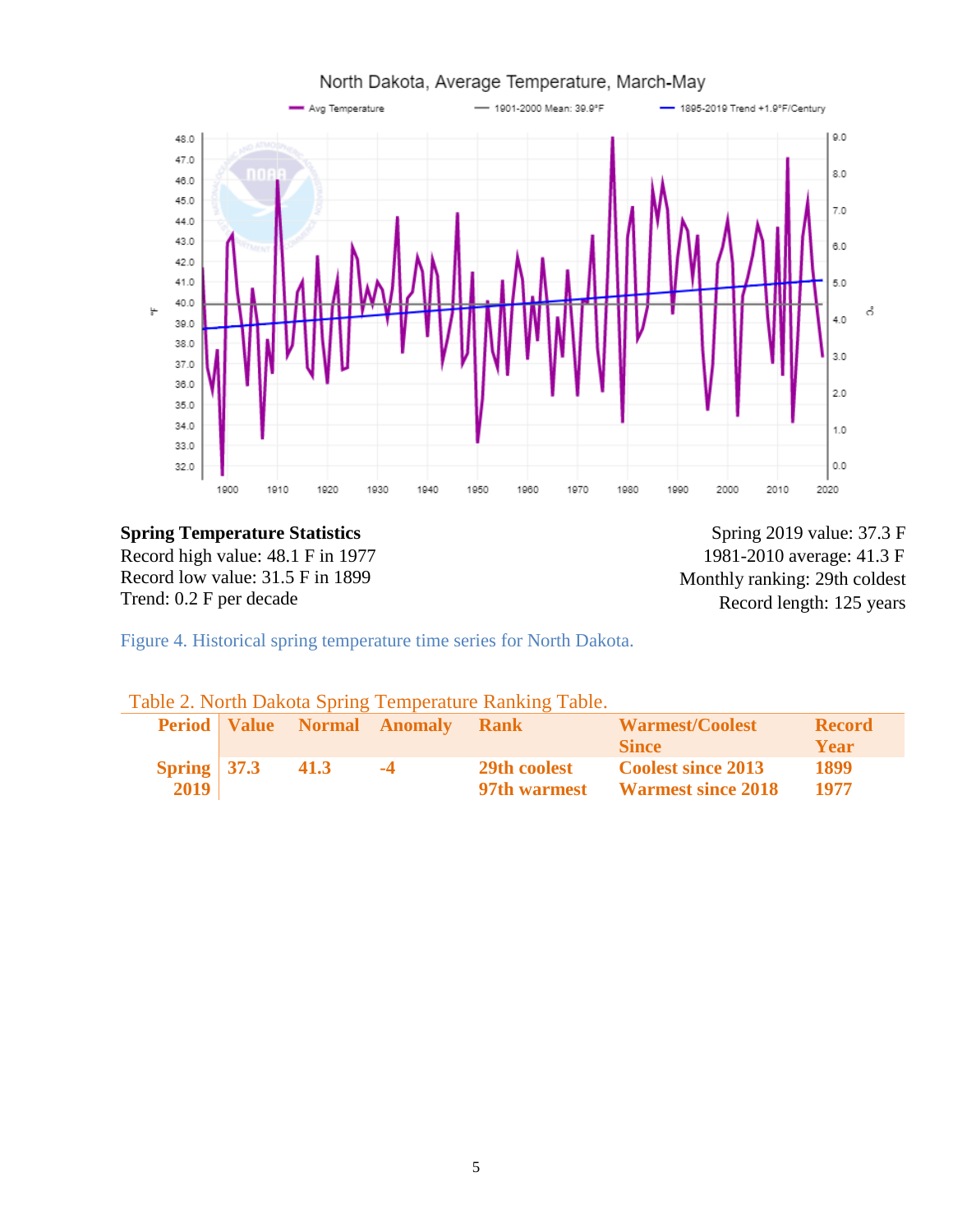**Drought:** After the end of the drought of 2017-18, abnormally dry conditions appeared in the northcentral parts of the state. By the end of the season, nearly one-fourth of the state was under DO, or abnormally dry, conditions based on the official Drought Monitor scale. Figure 5 below shows the drought conditions in the beginning and the end of the spring.



Figure 5. Drought Monitor map comparison for North Dakota in the beginning (on the left) and at the end (on the right) of spring 2019. (U.S. Drought Monitor)



Figure 6. Statewide drought coverage in percentage and intensity (DO, D1, etc.) in a time scale representing the state from the beginning to the end of the season, with a one-week resolution.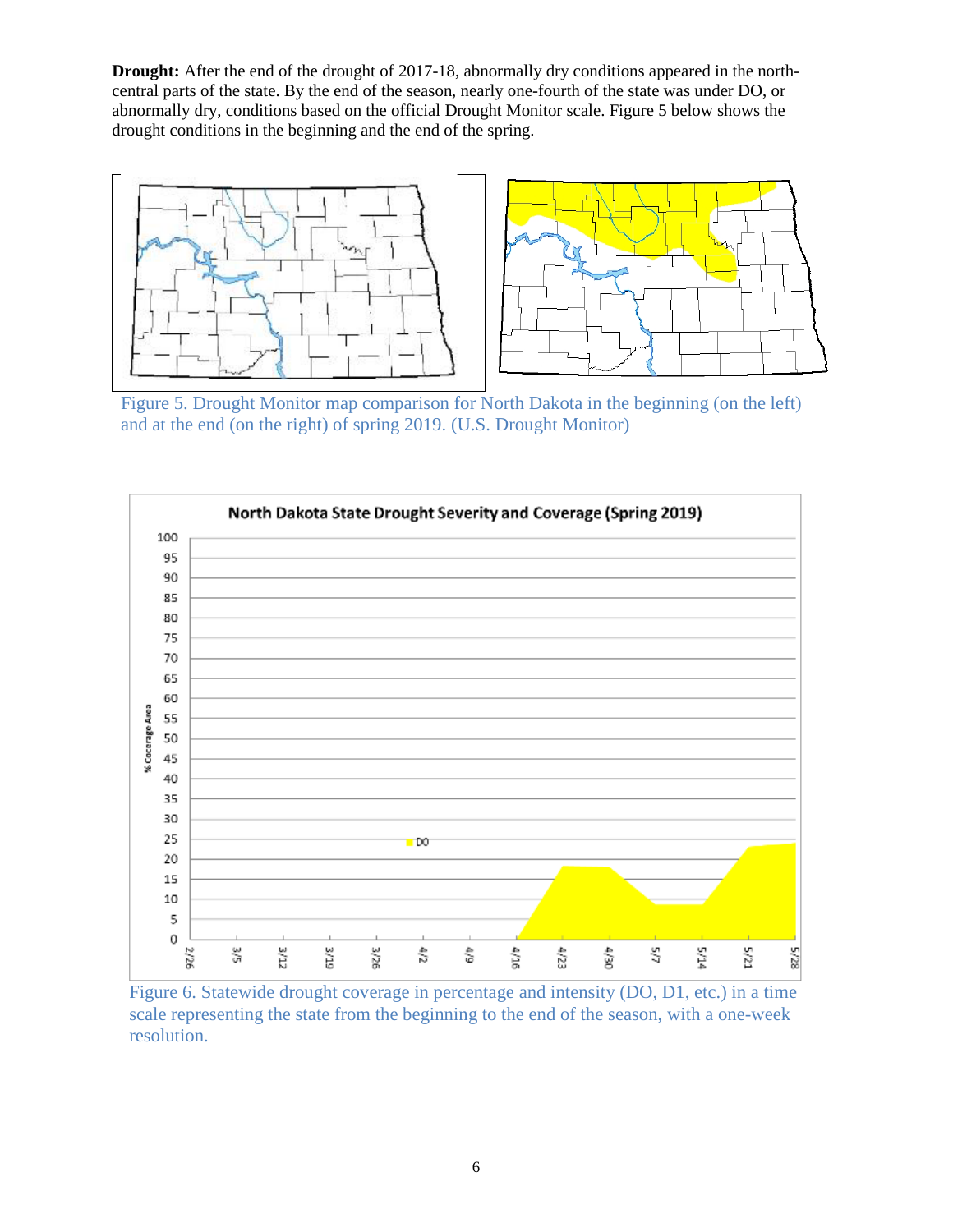

#### **State Tornado, Hail and Wind Events for Spring 2019**

Table 3. Numbers in the table below represent the number of tornado, hail and wind events accumulated monthly and seasonally.

|                             | <b>Month Tornado</b> | Hail | Wind | <b>Total</b> |
|-----------------------------|----------------------|------|------|--------------|
| March total $\vert 0 \vert$ |                      |      |      |              |
| April total $\vert 0 \vert$ |                      |      |      |              |
| May total $\boxed{3}$       |                      | 20   |      | 40           |
| Seasonal total $\boxed{3}$  |                      |      |      | 41           |



Figure 7. Geographical distribution of the storm events in the table above in each month. The dots are color-coded for each event (red: tornado; blue: wind; green: hail).

#### **State Record Events for Spring 2019**

Table 4. Numbers in the table below represent the number of select state record events (records broken or tied) accumulated monthly and seasonally.

| <b>Category March</b>                    |    | <b>April</b> | <b>May</b> | <b>Seasonal Total</b> |
|------------------------------------------|----|--------------|------------|-----------------------|
| Highest daily max. temp. $\vert 0 \vert$ |    |              |            |                       |
| Highest daily min. temp. $\vert 0 \vert$ |    |              |            |                       |
| Lowest daily max. temp. 24               |    |              | 29         |                       |
| Lowest daily min. temp. $\vert 9 \vert$  |    |              |            |                       |
| Highest daily precipitation   18         |    | h            |            | 36 <sub>1</sub>       |
| Highest daily snowfall 23                |    |              |            | 42                    |
| <b>Total</b>                             | 74 | 38           | 55         |                       |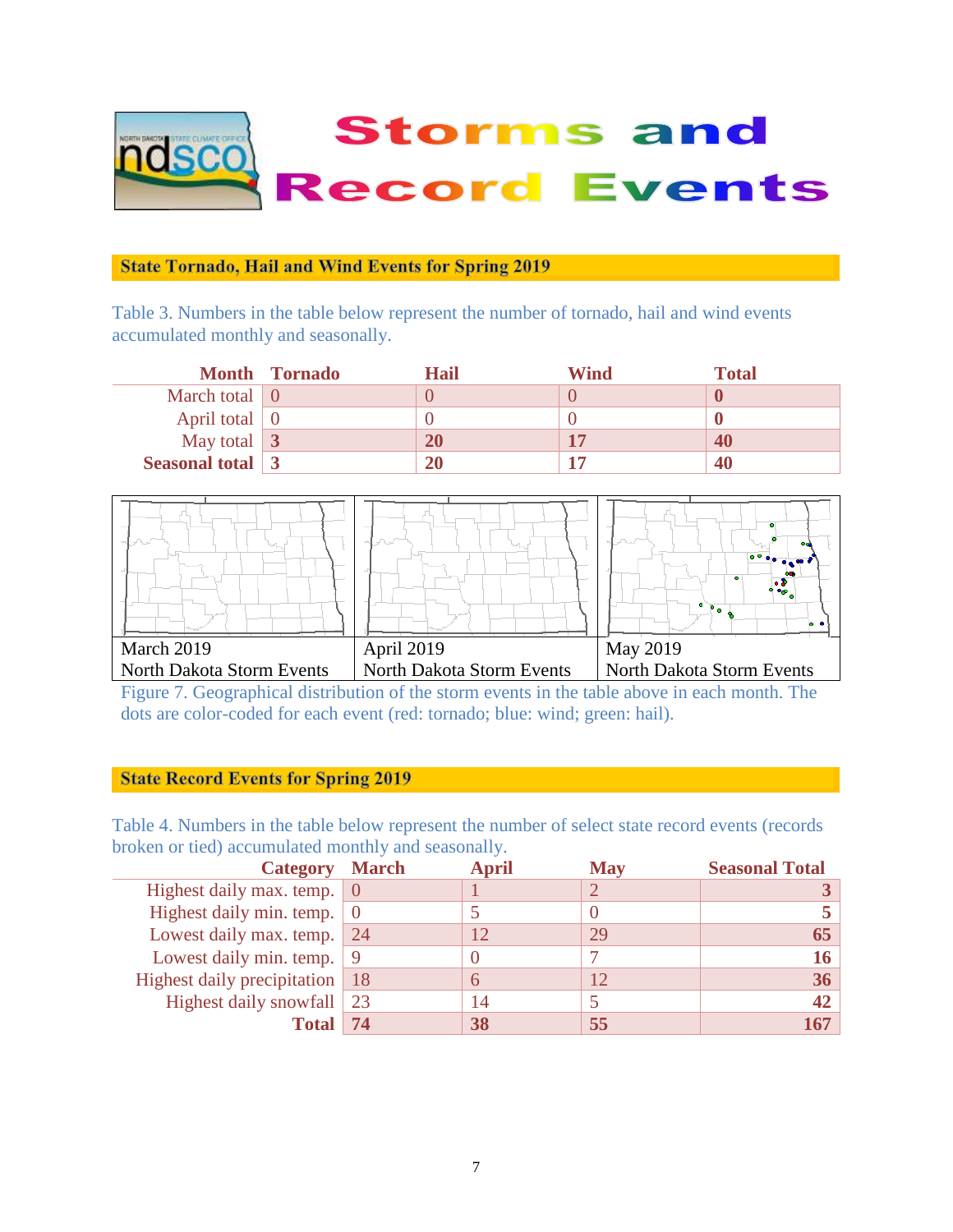

#### **Summer 2019 Outlook By R. Kupec[1](#page-7-0)**



The spring season began as expected with temperatures below average and precipitation near or slightly below normal. April brought average to slightly above-average temperatures to western North Dakota, while the east remained a little below average. Temperatures ran about 2 to 5 degrees below average across the state in May, with below-average precipitation across the northern part of the state and near- to above-average precipitation across the south. The spring outlook had called for the season to start dry and cool, then turn warm in May, and for precipitation to increase. Much warmer weather did arrive at the end of the month, but it was too little, too late to overcome the very cold start to May. Areas from Bismarck to the southwest saw an increase in precipitation, but much of the remainder of the state ran a moisture deficit.

The weak El Niño weather pattern in the South Pacific that began in late winter continues into the summer. Typically, El Niños bring average to slightly above-average temperature to North Dakota. Precipitation also runs close to average or a little above average. Soil moisture plays a large role in influencing our summer temperatures. When the ground is wet, more energy from the sun is used in evaporating moisture from the ground, leading to slightly cooler temperatures during the day. The opposite occurs when the soil is dry. As we head into summer, most of the state is running a moisture deficit. Across the northern tier of North Dakota, this is a continuation of last summer's dry conditions.

While June has started with much warmer than average temperatures, cooler weather is expected to arrive for at least the middle of the month. Given the current soil moisture, I would expect to see near to aboveaverage temperatures this summer. I also believe the spring pattern of near-average precipitation in the south and dry conditions across the north will continue. The current Climate Prediction Center (CPC) Spring Outlook has a slightly different forecast, giving nearly all of North Dakota below-average temperatures for the season (see Figure 8a). To our south, record flooding in the central and southern Plains means those area are very wet and likely would see cooler than average temperatures. The CPC also gives about two-thirds of the state above-average precipitation (see Figure 8b). The next 90-day outlook from the CPC should be available after June 20 at www.cpc.ncep.noaa.gov/products/predictions/90day.



<span id="page-7-0"></span><sup>&</sup>lt;sup>1</sup> The corresponding author, Rob Kupec, is chief meteorologist at KVRR-TV in Fargo, N.D. Email: [rkupec@kvrr.com](mailto:rkupec@kvrr.com)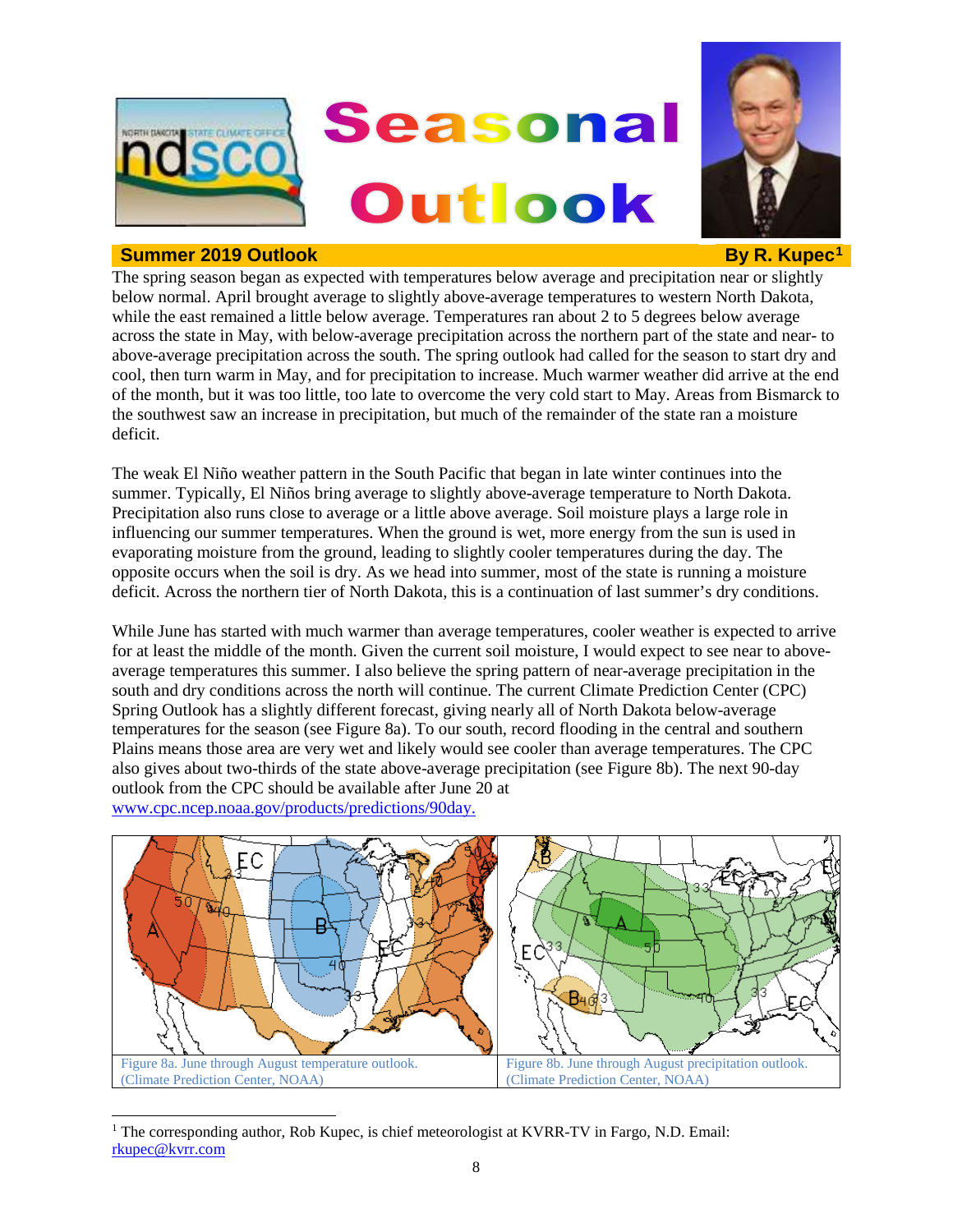



#### **2019 Spring Flood Summary**

By A. Schlag<sup>2</sup>

It is safe to say that I am rarely surprised anymore with how each spring is unique and each spring flood season unfolds. This year was no exception. Despite compressing winter into basically just the latter half of January through early March (remember how balmy and dry December was this past winter), much of the state rolled into the spring melt season with plenty of water on the ground to cause problematic high water. The notable exception to this was the Souris River Basin. It ended the snow accumulation season very much in the normal range, and accordingly had little to no issues with the spring melt season. However, across pretty much the rest of North Dakota, there were plenty of examples of higher than desired water levels.

The first hint of problems to come were reports out in Montana that the Yellowstone River was experiencing ice jams. Sure enough, by the 22nd of March, those ice jams were affecting the Yellowstone River near Fairview, Mont., and Cartwright, N.D. In fact, the preliminary crest data of 28.04 feet would rank this as the second highest flood by just barely eclipsing the 28-foot flood of 1912, but falling well short of the 30.38-foot flood crest of 2011. However, this is as measured at the Missouri River gauge near Williston. Reports of significant damage to homes never before impacted by flooding along the Yellowstone are supported by the high water period from around March 24 through at least the early part of March 27. Eventually the ice and high water moved toward the confluence of the Yellowstone and Missouri rivers and again was captured in the data for the Missouri River near Williston, Figure 9.



**Figure 9. Hydrographs of Yellowstone River near Cartwright, N.D., (left) and Missouri River near Williston, N.D. (right).**

<sup>&</sup>lt;sup>2</sup> The corresponding author, Allen Schlag, is the service hydrologist at the NOAA's National Weather Service in Bismarck, N.D. Email: [Allen.Schlag@noaa.gov](mailto:Allen.Schlag@noaa.gov)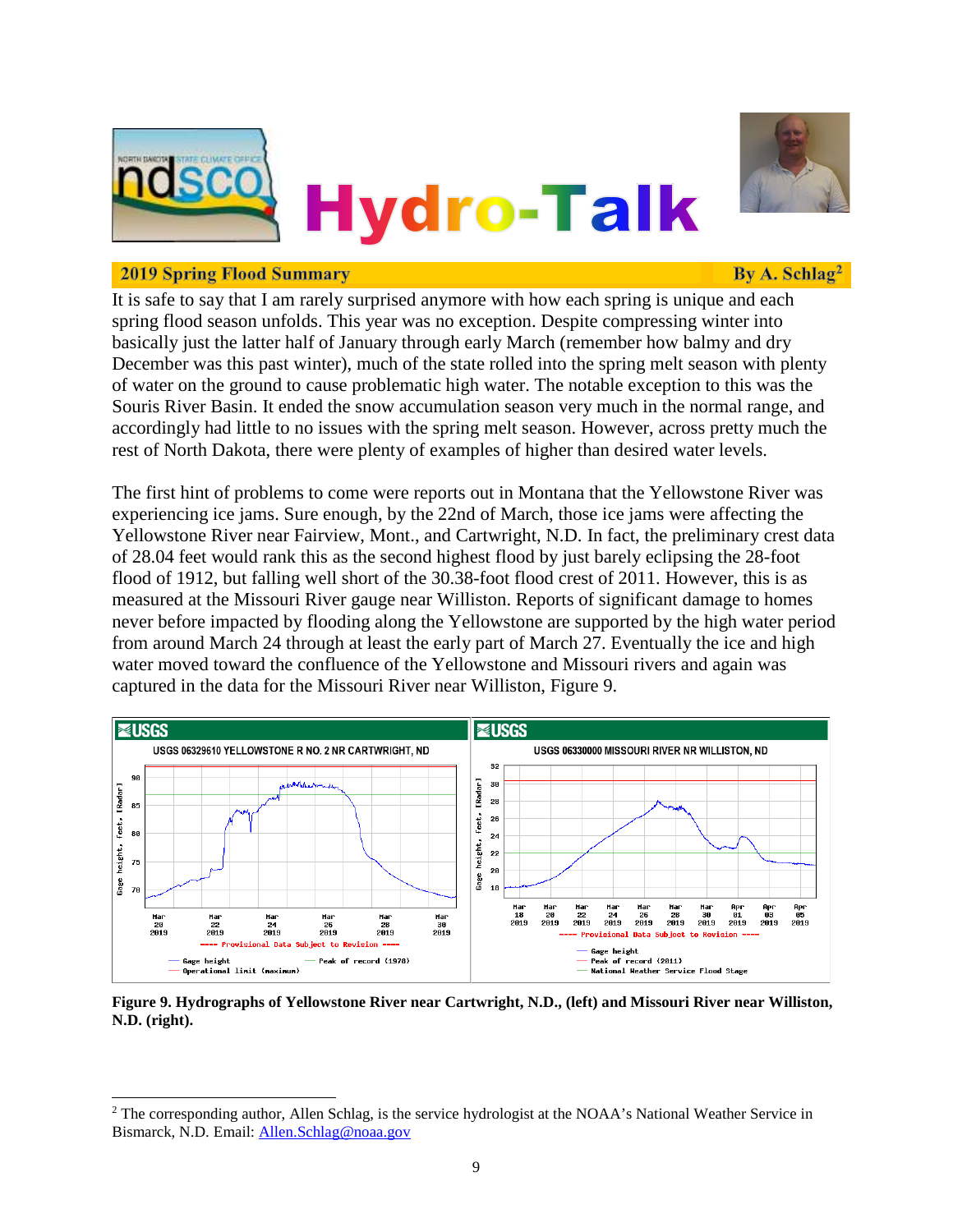At nearly the same time, many rivers in southwestern North Dakota also became very active as runoff ran into fairly solid river ice. The Heart, Knife, Little Missouri, Little Muddy, Cannonball and James rivers, along with Beaver, Spring, Apple and Cedar creeks, came alive and experienced problematic high water. See Figure 10 for examples.



**Figure 10. Hydrographs for western North Dakota streams.**

Not wanting to be left out, the rivers and streams of eastern North Dakota played catchup in late March, and also strung out the high water for a lengthy flood season, Figure 11. Like I noted earlier, each year tends to have its unique qualities during the spring flood season that affect timing, severity and duration. The one trait that each of the displayed hydrographs has is a fairly prolonged period of high water with a somewhat muted peak. This would suggest that



**Figure 11. Select Red River of the North hydrographs.**

even though some of these crests were well up into the historical rankings, a more historically normal, and sharper, single peak would have seen the crests higher than what were observed. In that sense, we appear to have had a bit of luck on our side. On a second note, damages this year don't appear to be anywhere near the same level as recent high water events of 2009, 2010 or 2011, even though the above crests rank quite high on the historical records. I find it encouraging to see that North Dakota, and its residents, are dealing with this kind of high water more effectively as we at the NWS strive to make a more [Weather Ready Nation.](https://www.weather.gov/wrn/)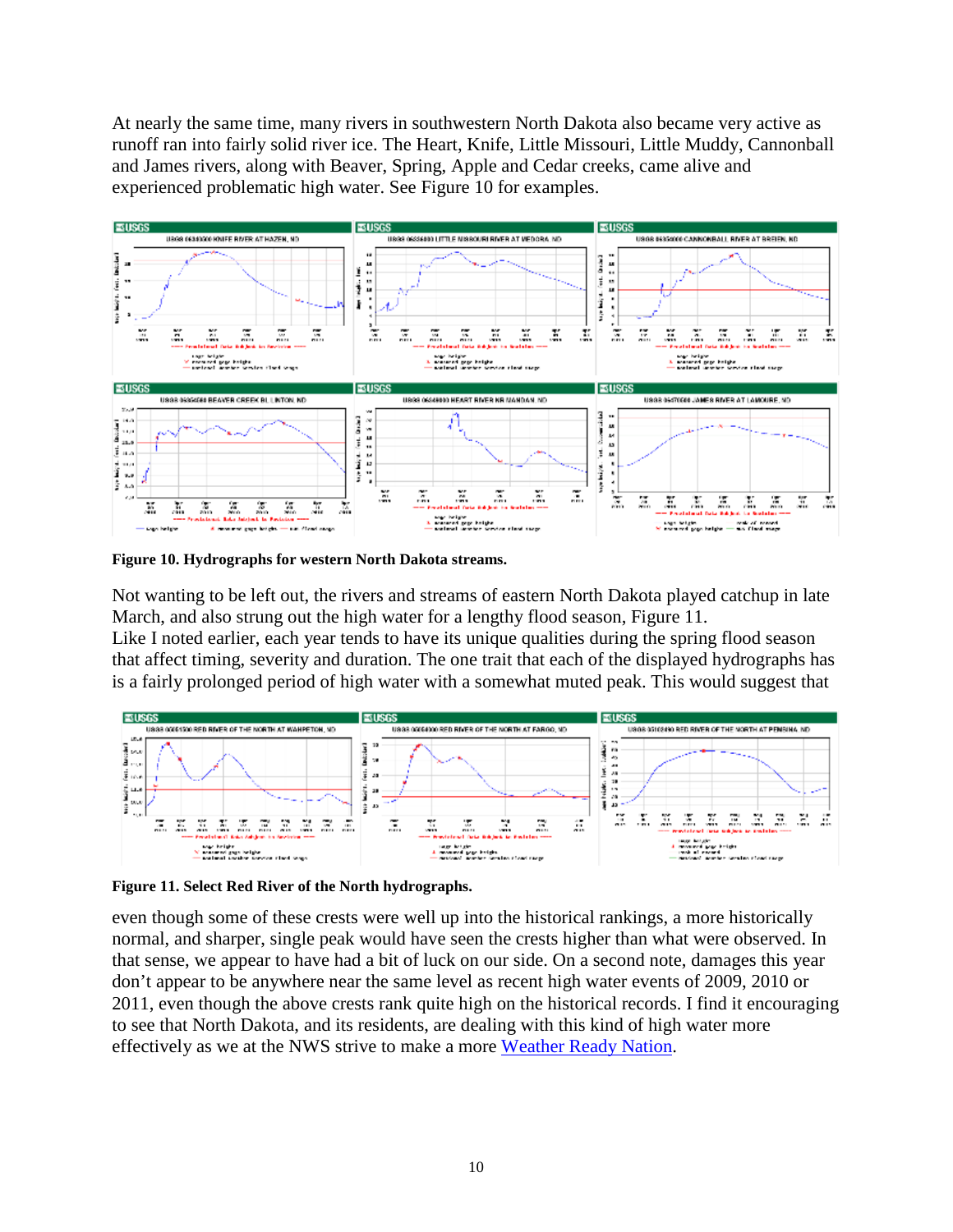



#### **What Does Late Planting This Year Mean for Yield?**

**By J. Ransom**<sup>3</sup>

Planting in North Dakota was delayed for most growers this spring due to wet and cold conditions. In fact, at the time of writing (June 7), some corn and wheat acres still had to be planted. Part of this land might not be planted because we are past the last planting date for full crop insurance coverage, and growers are eligible to take the prevent-plant option. More than half of the corn acres were planted after May 20 this year, meaning that they were planted later than is considered optimum for yield. Similarly, more than half the wheat acres were planted after the middle of May, well beyond the recommended optimum planting date. For a given location, later planting almost always means lower yields; something like 1% per day for every day beyond the optimum planting period is a reasonable rule of thumb. Nevertheless, crop yields ultimately are determined by a multitude of environmental, biological and management factors, thus predictions of yield based on planting date alone are difficult to make. In fact, when we look at the state as a whole in the past 11 years, we have found little relationship between the date when 50% of the spring wheat acreage was planted and yield at the end of the season (see following graphs). Last year is a good example of the lack of impact of date when 50% is planted and yield; 48% of spring wheat was planted after May 14 (May 5 latest), yet the state harvested the highest yield on record (49 bushels per acre). The relationship between the date when 50% of the corn was planted and statewide yield has been somewhat more predictive for corn (see Figures 12 for wheat and 13 for corn). Nevertheless, last year was the second highest yielding year for corn, even though planted acres did not reach greater than 50% until after May 21. This means even with our current delays in planting crops this spring, the potential still exists for reasonably good yields, depending, of course, on the type of weather we obtain during the remainder of the season. For corn, above-average growing degree-days for the rest of the season and the lack of moisture stress, particularly from silking to mid-grain filling, will be important determinants of yield. For wheat, cool weather during early vegetative growth that promotes larger spikes and more tillering, coupled with relatively cool weather during grain filling to ensure kernels are well filled, are the critical determinants of yield. Sadly, in some respects, weather that is good for corn likely will not be good for wheat and vice versa. For late-planted corn, one other point needs mentioning: In addition to the potential for yield reductions, producers also run the risk of having to deal with very wet corn at harvest when corn is planted very late. Air temperature and, to a lesser, extent relative humidity in October determine how quickly grain will dry in the field. Because Novembers are almost always too cold to promote much drying, one cannot count on much drying after the end of October (I know we have had exceptions to that statement). For growers who had to plant very late this year, especially if they did not switch to earlier maturing hybrids, having a plan in place for drying your corn may be wise, and consider your options for procuring propane when it is least expensive.

<span id="page-10-0"></span> <sup>3</sup> Joel Ransom is an Extension agronomist for cereal crops at North Dakota State University. Email: [joel.ransom@ndsu.edu](mailto:joel.ransom@ndsu.edu)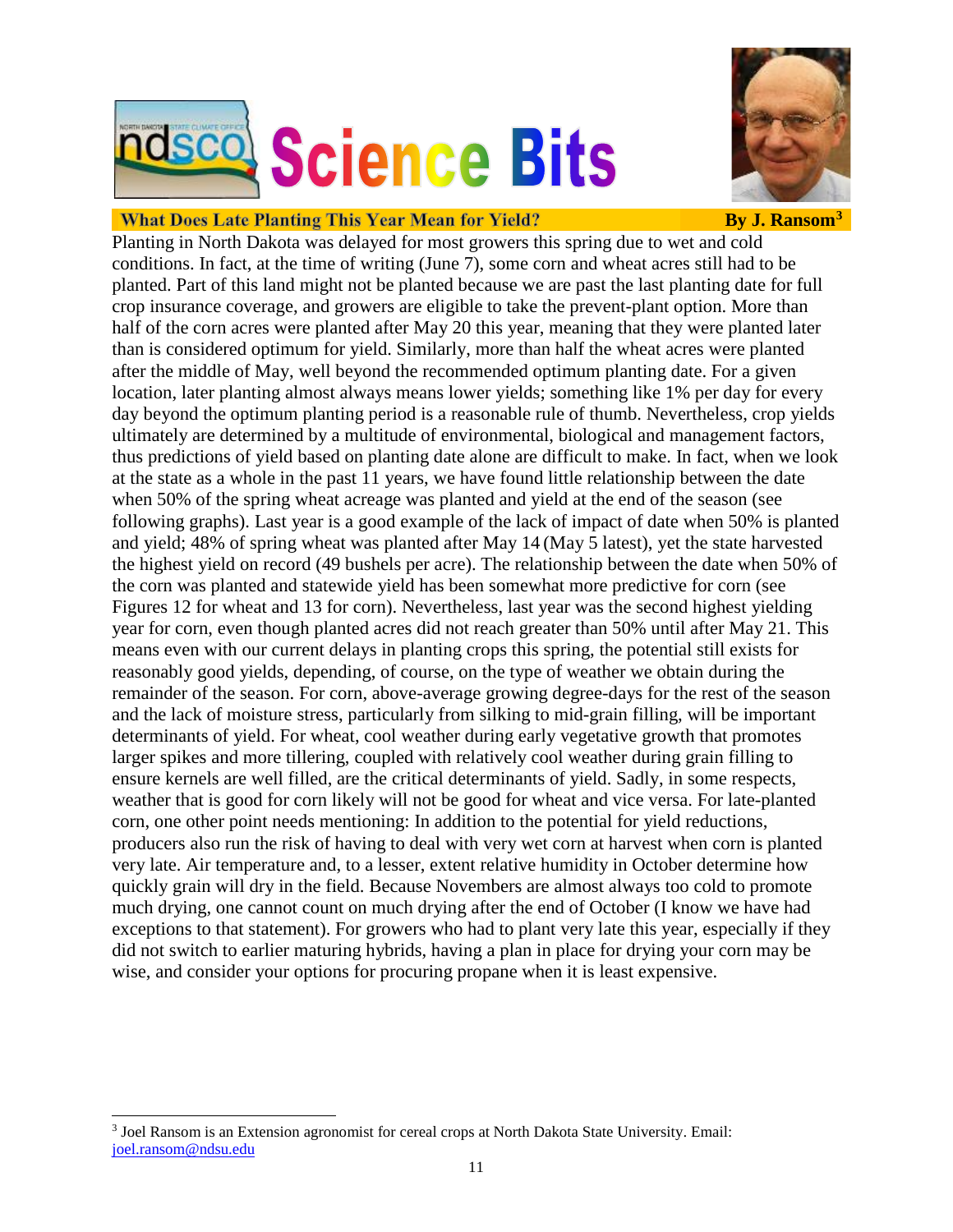

**Figure 12. Relationship between when 50% of the spring wheat area had been planted and yield for the last 11 season, North Dakota.**



**Figure 13. Relationship between when 50% of the corn area had been planted and yield for the last 11 season, North Dakota.**